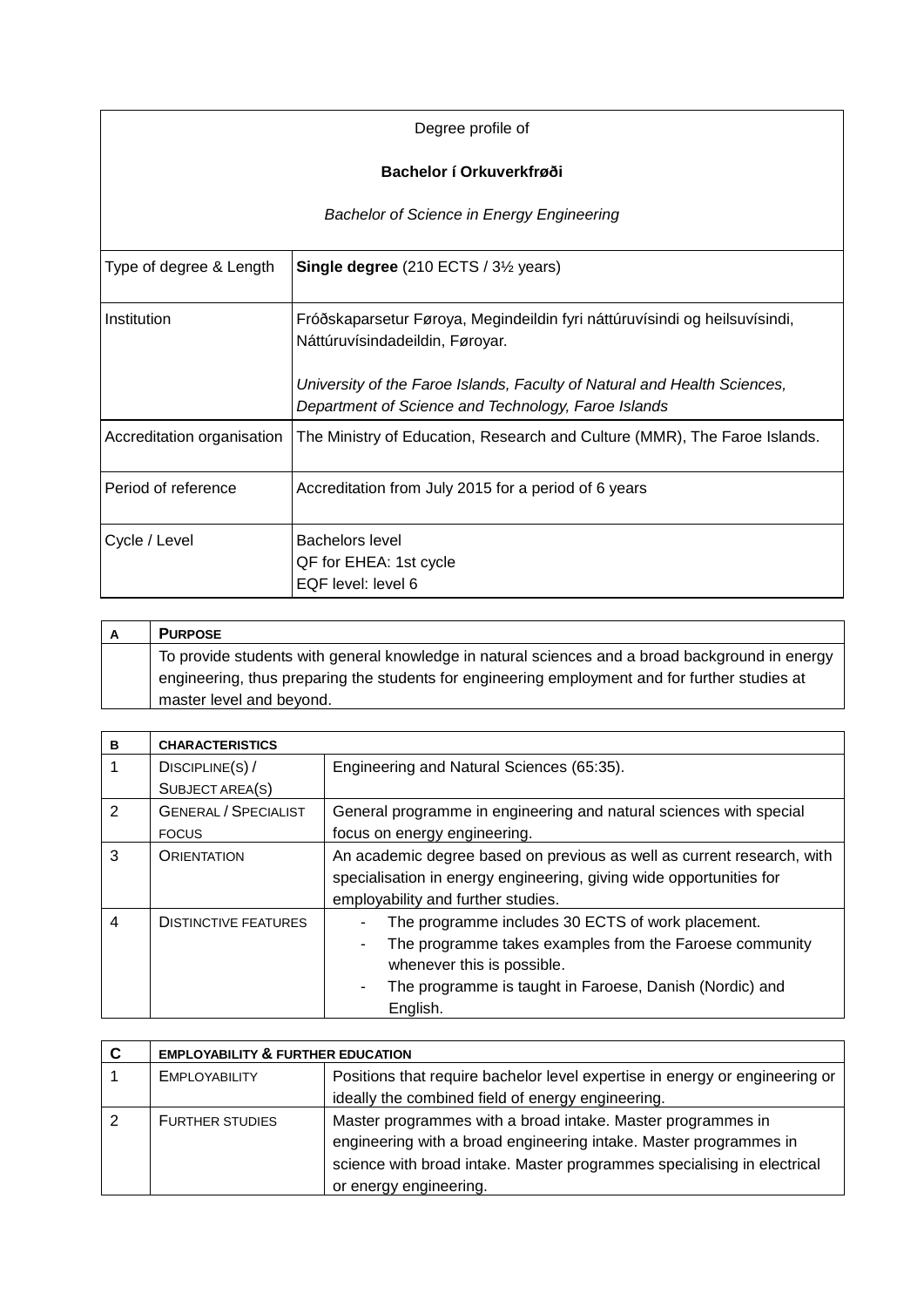| <b>EDUCATION STYLE</b>                       |                                                                                                                                                                            |
|----------------------------------------------|----------------------------------------------------------------------------------------------------------------------------------------------------------------------------|
| <b>LEARNING &amp; TEACHING</b><br>APPROACHES | Student centred, teacher centred, problem based learning, task based<br>learning, research based learning, learning through laboratory exercise,                           |
|                                              | work placement, group work and individual study,                                                                                                                           |
| ASSESSMENT METHODS                           | Written examinations, oral examinations, case studies, essays,<br>presentations, reports, continuing assessments, project work, portfolio<br>and self- or peer reflection. |

| E              | <b>PROGRAMME COMPETENCES</b>                                                                                                                                                                                                                                                                                                                                                                        |  |
|----------------|-----------------------------------------------------------------------------------------------------------------------------------------------------------------------------------------------------------------------------------------------------------------------------------------------------------------------------------------------------------------------------------------------------|--|
| 1              | <b>GENERIC</b>                                                                                                                                                                                                                                                                                                                                                                                      |  |
|                |                                                                                                                                                                                                                                                                                                                                                                                                     |  |
|                | Research ability: Ability to gain new knowledge through independent and collaborative<br>$\bullet$<br>research.                                                                                                                                                                                                                                                                                     |  |
|                | Teamwork: Ability to work as part of a team and to assume responsibility for tasks.<br>$\bullet$                                                                                                                                                                                                                                                                                                    |  |
|                | Management ability: Ability to plan and manage projects taking into account resource<br>$\bullet$<br>constraints.                                                                                                                                                                                                                                                                                   |  |
|                | Problem solving: Ability to handle stress and effectively solving practical and theoretical<br>$\bullet$<br>problems.                                                                                                                                                                                                                                                                               |  |
|                | Creativity: Ability to be creative in developing ideas and in formulating and solving<br>$\bullet$<br>problems.                                                                                                                                                                                                                                                                                     |  |
|                | <b>Communication skills:</b> Ability to communicate efficiently and to present complex<br>$\bullet$<br>information in a concise manner.                                                                                                                                                                                                                                                             |  |
|                | Abstract and analytical thinking: Ability to apply abstract and analytical thinking, and in<br>$\bullet$<br>this way reach conclusions based on facts and logic.                                                                                                                                                                                                                                    |  |
|                | Entrepreneurial and innovative skills: Ability to assess the commercial potential of an<br>$\bullet$                                                                                                                                                                                                                                                                                                |  |
|                | idea and to some degree develop a commercial product from an idea.                                                                                                                                                                                                                                                                                                                                  |  |
|                |                                                                                                                                                                                                                                                                                                                                                                                                     |  |
| $\overline{2}$ | <b>SUBJECT SPECIFIC</b>                                                                                                                                                                                                                                                                                                                                                                             |  |
|                | Research skills: Ability to demonstrate knowledge of, and ability to use, research<br>$\bullet$<br>techniques and technology.                                                                                                                                                                                                                                                                       |  |
|                | Mathematical skills: Ability to use mathematics to describe and solve problems in<br>$\bullet$<br>engineering and physics.                                                                                                                                                                                                                                                                          |  |
|                | Engineering skills: Ability to understand engineering problems; to design solutions for the<br>$\bullet$<br>problems; to implement the solutions as part of engineering systems; and to operate these<br>systems, thus solving the engineering problems.                                                                                                                                            |  |
|                | Energy engineering: Ability to analyse energy consumption in different systems; to<br>$\bullet$<br>propose energy saving measures; and to demonstrate understanding of renewable energy<br>resources, and the issues leading to limitations on these resources for technical,<br>environmental, economic and societal reasons.                                                                      |  |
|                | Electrical engineering: Ability to demonstrate a thorough understanding of electrical<br>engineering including design, modelling and control of electric power systems.<br><b>Computational skills:</b> Ability to use appropriate software such as programming<br>$\bullet$<br>languages and packages in mathematical and engineering investigations and to gather<br>and interpret relevant data. |  |